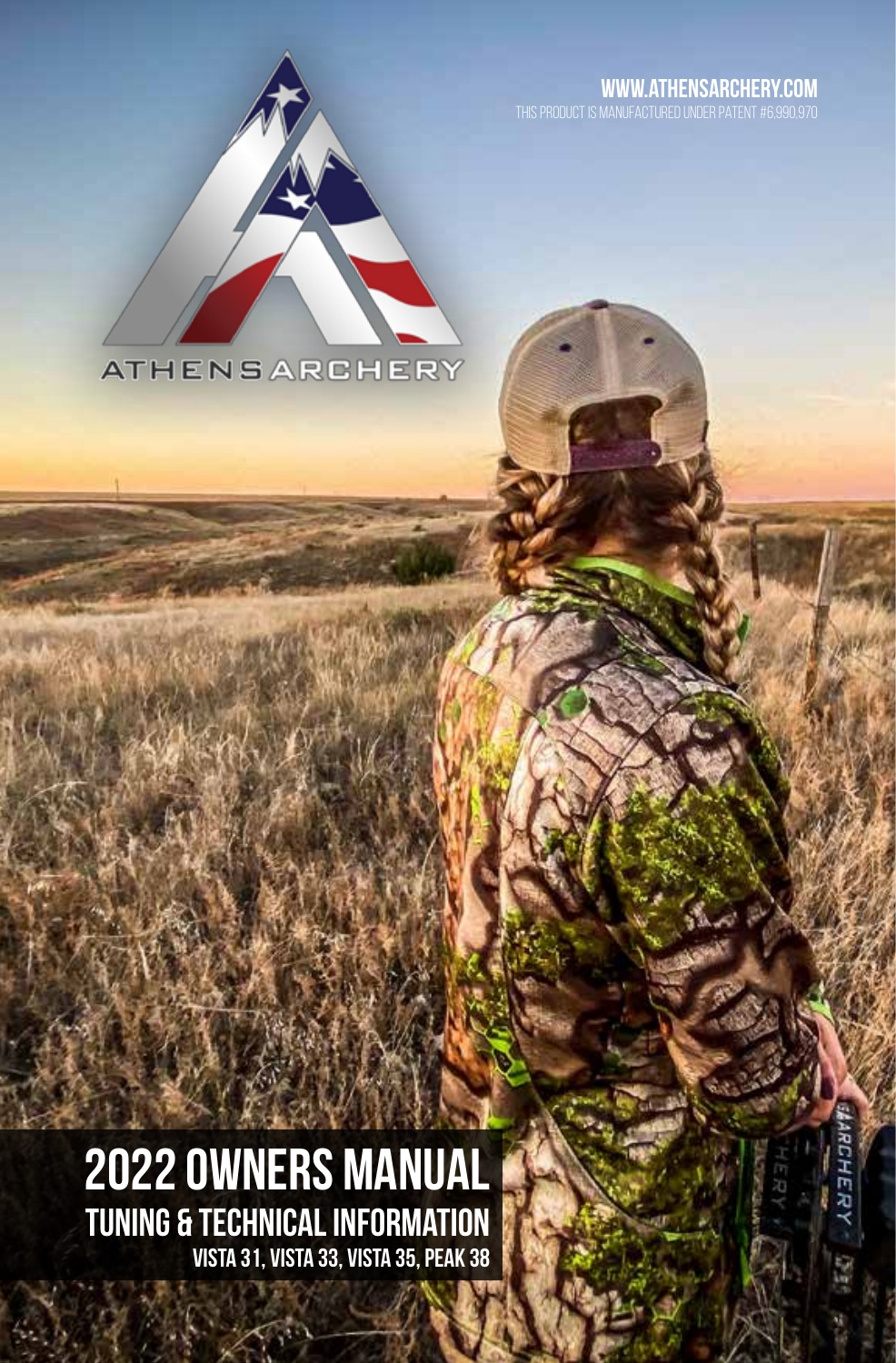### Welcome to the family

We appreciate your recent purchase and are committed to ensuring that you get superior customer service along with the high quality that Athens Archery is known for. Welcome to the family!

#### Jim & Tracie Klossner **Owners**

#### living our passion

At Athens Archery we have a simple philosophy: Live Your Passion. We believe this is all-encompassing – it's not only our passion for archery, hunting and competition, but it's yours as well. We live this statement by building superior bows and treating customers the way that we would want to be treated. We put this statement into action by hiring the best employees who are engaged and active in the archery community and who share our same passion. We want YOU to have the best bow backed by a company that proudly stands behind their product and treats you like family, whether that's in the field or on a course. We know what you want- we are archers too- Live Your Passion.

### save your hunt program

Athens Archery believes in treating everyone like family - even if you aren't shooting an Athens. We support all archers, so we are proud to offer our Save Your Hunt program.

If you are on a paid hunt and have a bow failure of any type, we are here to help. Contact us at 866-Athens-5 and we will ship a loaner bow fully tuned in your specs so that you can complete your hunt. Don't worry the bow will arrive with a rest, sight and peep installed; it will only needing to be sighted in with your arrows. If you need arrows we can help you out with those as well. We will ship out the loaner bow fastest method possible to your outfitter and include a pre-paid label so you can return it easily when the hunt is over. The bow must be returned to us in the condition it was sent with all of the accessories. You are only responsible for packaging the bow for shipment the same way it was sent to you.

Hey, we know it happens. We are always here to help, so you can get back to your hunt.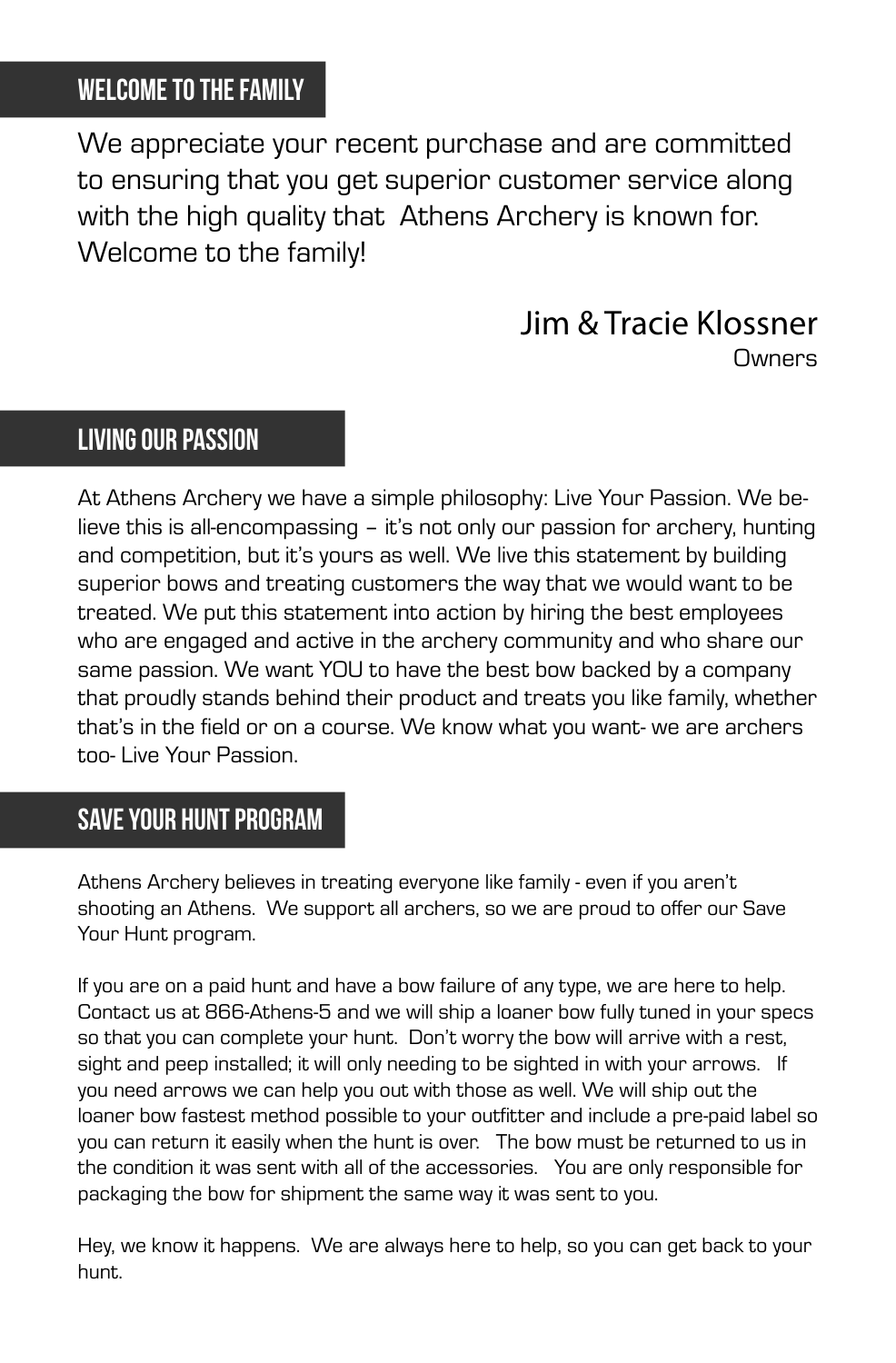### draw weight adjustment

Athens Archery bows perform their best with the limb bolts turned all the way in. If you do decide to lower the poundage of your bow, make sure you take the exact same number of turns out of the top and bottom limb bolt to maintain the timing of the bow. Taking 4 turns out of your limb bolts should lower the poundage of your bow approximately 10lbs.

#### WARNING: DO NOT TURN THE LIMB BOLTS OUT MORE THAN 4 TURNS!

If you take more than 4 turns out of the limb bolts it could cause shooting inconsistencies, damage the bow, or result in bodily injury or death. Taking more than 4 turns out of your limb bolts will void your Athens Archery warranty.

The Athen's Limb-Lok pocket locking system rides securely on a shoulder bolt allowing the pocket to fully engaged to the riser. Do not loosen this shoulder bolt in order to adjust the weight of the bow.

#### approved bow presses

The following bow presses are approved and recommended by Athens Archery.

- Last Chance Archery E-Z Press
- Sure Loc X-Press Pro
- Sure Loc X-Press Economy
- Buckeye Archery Bow-A-Constrictor
- Specialty Pro Press
- ATC Spike Press
- Apple Archery Edge
- Apple Archery Eliminator
- Bow Master with adapters (portable press)

### center shot settings

All Athens bows are designed to have the centershot set approximately 7/8" off the side of the riser to the centerline of the arrow. Depending on your setup this may vary by up to 3/16" in either direction. Adjustments past 3/16" are not recommended and may result in undesired results.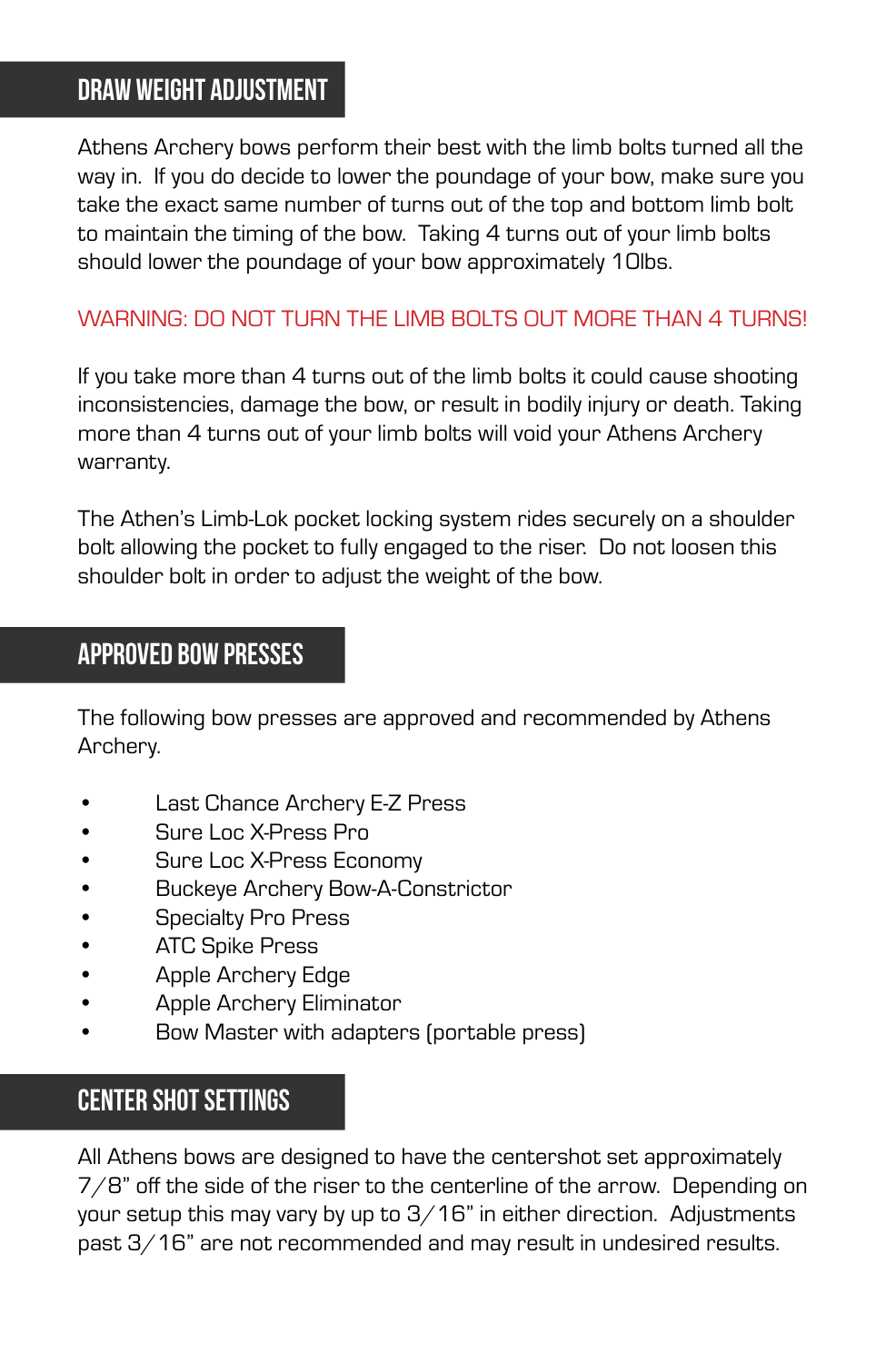### RT-x Cam Adjustments

The RT-X cam system uses a rotating mod on all 2022 Athens models. This cam system does not require the use of a bow press and you do not need to re-time or tune your bow after you have adjusted the draw length.

1. Using a T20 Torx or Torx Plus driver, remove the 2 module screws that attach the mod to the cam.



2. Rotate the mod to align the indexing mark with the mark on the cam that corresponds with the draw length you are looking for. The indexing mark on the #1 mod starts at 1 and goes to 9. On the #2 mod the indexing mark starts at 10 and goes to 14.



3. The 2 mod screws only go into the cam and mod one way. Put one screw at each end of the mod and tighten back down. Be careful not to over-tighten the screw as this could cause damage to the screw or the module. It is recommended that you use a semi-permanent thread locker like Vibra-Tite 121 or Lock-Tite 242 prior to installing the module screws.

4. Repeat directions 1-3 on the opposite end of the bow.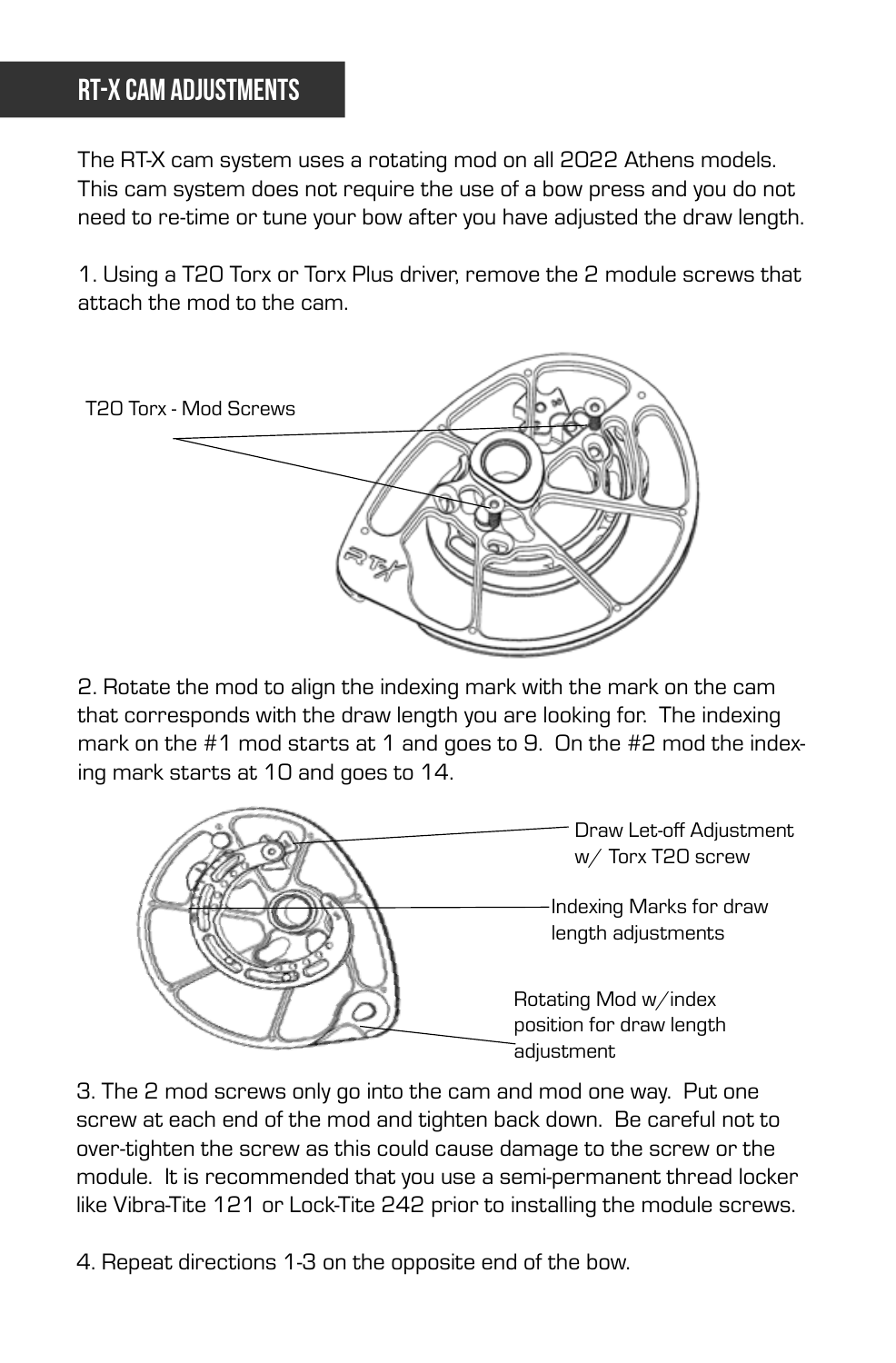# RT-X cam letoff adjustments

The RT-X cam system also features an indexed adjustable draw stop to adjust bow letoff and make minor draw length adjustments. Simply loosen the T20 Torx screw, rotate the draw stop to the desired position, and tighten back down. Repeat on the opposite end.

| RT-X DRAWSTOP POSITIONS |                           |                              |  |
|-------------------------|---------------------------|------------------------------|--|
| <b>POSITION</b>         | <b>LETOFF</b><br>(APPROX) | <b>DL CHANGE</b><br>(APPROX) |  |
|                         | 90%                       | ״ח                           |  |
| 2                       | 85%                       | $-1/8"$                      |  |
| я                       | $BD\%$                    |                              |  |



# cam timing & adjustments

All Athens bows are pre-tuned at the factory for maximum performance. However, fine tuning may be desired to adjust the holding weight and let-off and dwell. See your local Athens Archery dealer or pro shop for further assistance.

#### cam TIMING chart

|                           | <b>DRAW</b><br><b>LENGTH</b> | <b>DRAW</b><br><b>WEIGHT</b> | DWELL /<br>LET-OFF | <b>AXLE TO</b><br><b>AXLE</b> | <b>BRACE</b><br><b>HEIGHT</b> |
|---------------------------|------------------------------|------------------------------|--------------------|-------------------------------|-------------------------------|
| <b>Twisting Cables</b>    | Increase                     | Increase                     | Increase           | Decrease                      | Increase                      |
| <b>Un-Twisting Cables</b> | Decrease                     | Decrease                     | Decrease           | Increase                      | Decrease                      |
| <b>Twisting String</b>    | Decrease                     | Decrease                     | Decrease           | <b>Decrease</b>               | Increase                      |
| Un-Twisting String        | Increase                     | Increase                     | Increase           | Increase                      | Decrease                      |

# string & cables

Athens Archery recommends you shoot your bow 100-125 times to allow the strings and cables to settle. If you need to adjust your peep sight rotation, simply twist the string from the bottom in  $\frac{1}{2}$  turn increments until the peep sight is aligned properly. This may need to be repeated after a few more shots. To increase the life of your strings and cables we recommend waxing strings frequently with a high quality string wax.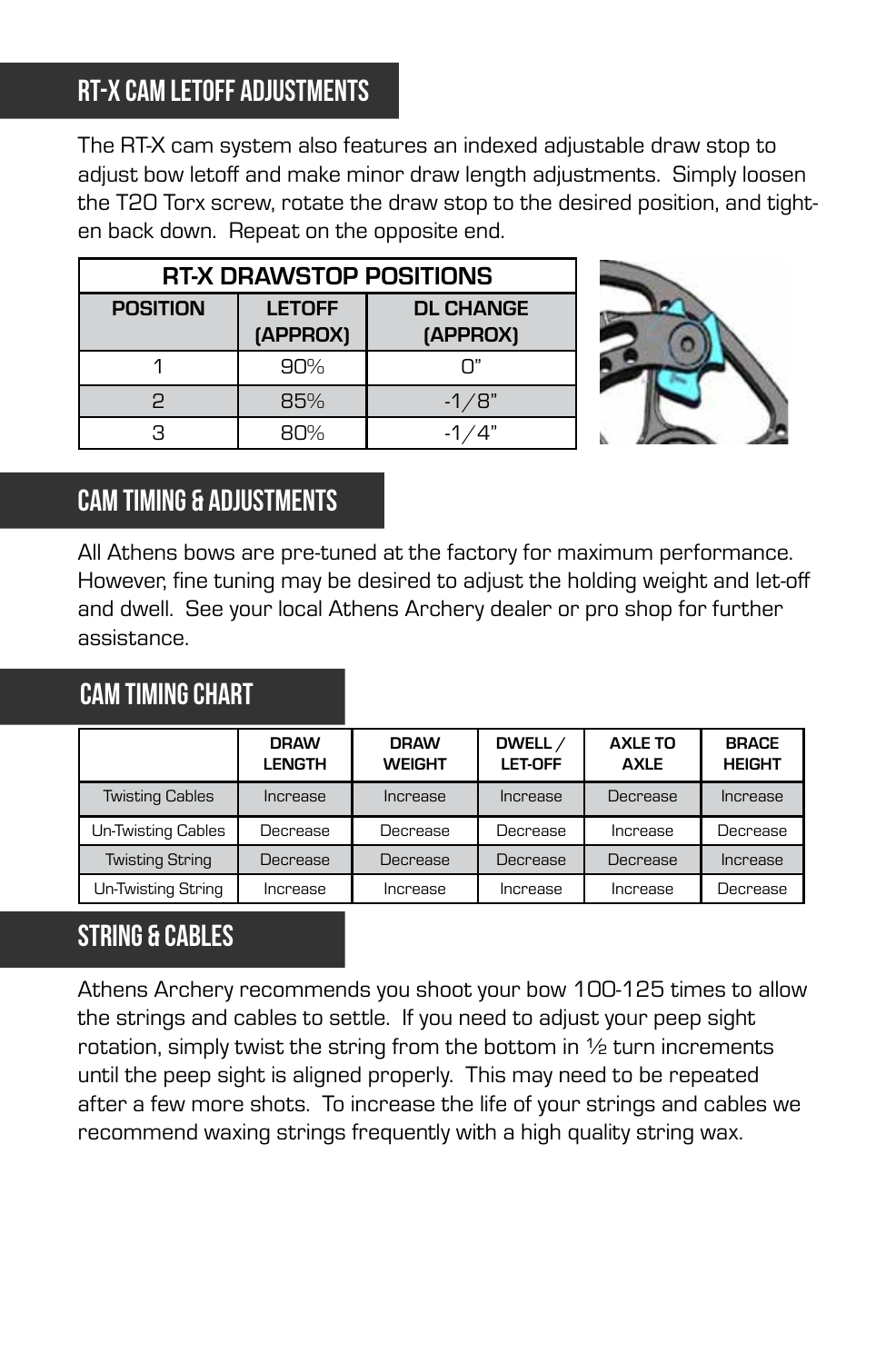# 2022 vista 31

The Vista 31 is driven by our RT-X rotating cam to deliver the most stable, repeatable, and adjustable hunting bow ever produced by Athens. The Vista 31 features our new TCS (Tunable Cable System) roller guard, our Limb-Lok pocket, 1" wide split limb design to provide the ultimate in stability and forgiveness. Past parallel limb design with the new X-Out limb dampeners from Mountain View Products make the Vista 31 one of the quietest and shock free bows to come from Athens Archery.

- $ATA$  31" (+/- 1/2")
- Brace Height: 6.5" (+/- 1⁄4")
- $\cdot$  IBO: UP TO 340FPS
- DRAW LENGTHS FROM 24.5"-30.5" (in half-inch increments)
- DRAW WEIGHTS: **40, 50, 60, 65,70** or 80lbs
- $\cdot$  IFT OFF: 80-90%
- $\cdot$  MASS WEIGHT: 4.2 LBS

| Mod Position     | Draw Length |  |
|------------------|-------------|--|
| Mod 1            |             |  |
| 1                | 30.5        |  |
| 2                | 30          |  |
| З                | 29.5        |  |
| 5                | 29          |  |
| 6                | 28.5        |  |
| 7                | 28          |  |
| 8                | 27.5        |  |
| 9                | 27          |  |
| Mod <sub>2</sub> |             |  |
| 10               | 26.5        |  |
| 11               | 26          |  |
| 12               | 25.5        |  |
| 13               | 25          |  |
| 14               | 24.5        |  |



| String/Cable | <b>IRT-X Cam</b> |  |
|--------------|------------------|--|
| String       |                  |  |
| Cable        | 351/2            |  |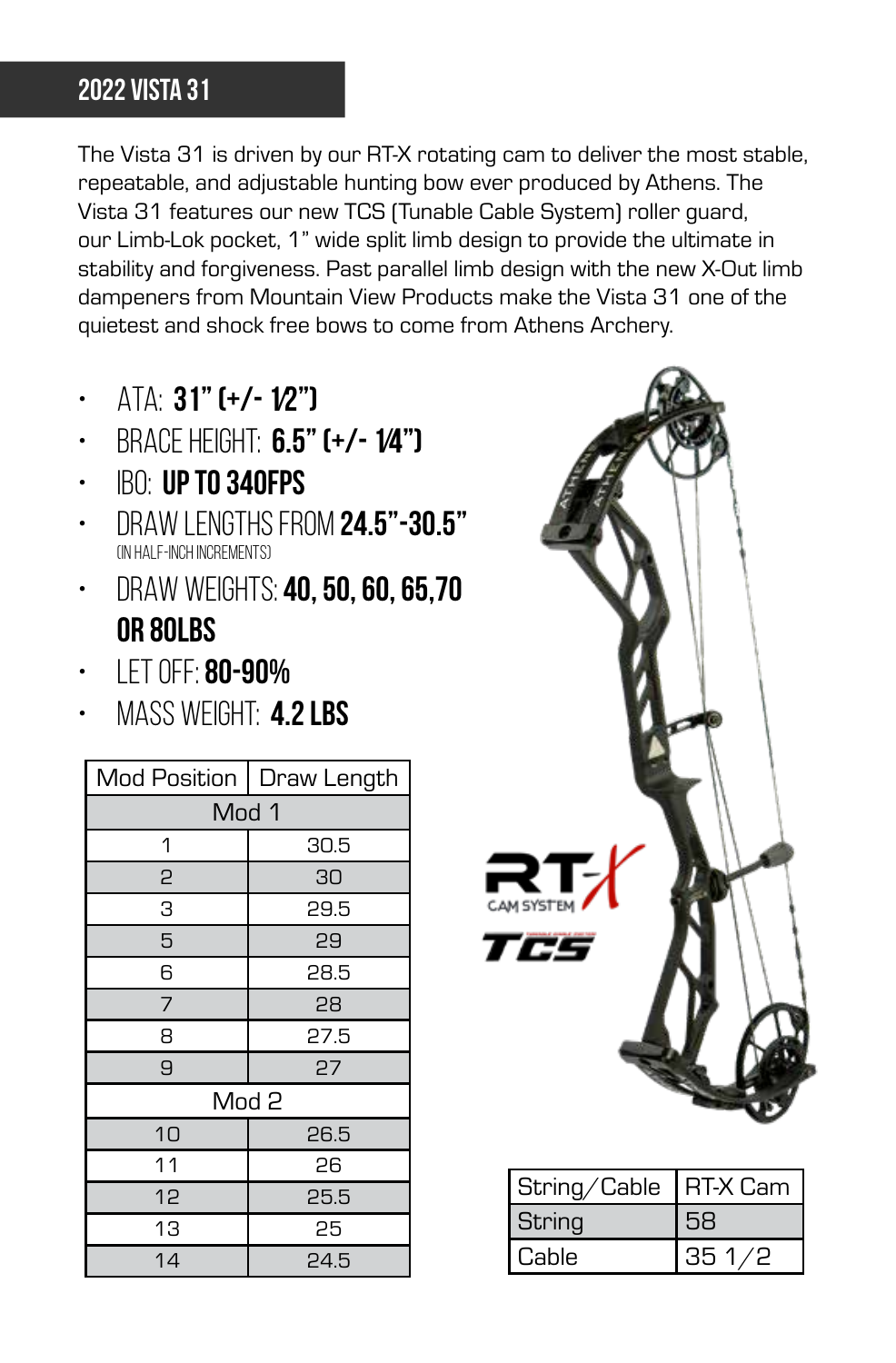# 2022 vista 33

The Vista 33 is driven by our RT-X rotating cams. The Vista 33 now features our new TCS (Tunable Cable System) roller guard, our Limb-Lok pocket, 1" wide split limb design to provide the ultimate in stability and forgiveness. Past parallel limb design with the new X-Out limb dampeners from Mountain View Products keeps the Vista 33 quiet and virtually shock free.

- $ATA: 33"$  (+/-  $1/2"$ )
- Brace Height: 6.5" (+/- 1⁄4")
- IBO: up to 335fps
- Draw lengths from 25"-31" (in half-inch increments)
- $\cdot$  Draw weights: 40, 50, 60, 65,70 or 80lbs
- $\cdot$  IFT OFF: 80-90%
- $\cdot$  MASS WEIGHT: 4.2 LBS

| <b>Mod Position</b> | Draw Length |  |  |
|---------------------|-------------|--|--|
| Mod 1               |             |  |  |
| 1                   | 31          |  |  |
| 2                   | 30.5        |  |  |
| З                   | 30          |  |  |
| 5                   | 29.5        |  |  |
| 6                   | 29          |  |  |
| 7                   | 28.5        |  |  |
| 8                   | 28          |  |  |
| 9                   | 27.5        |  |  |
| Mod <sub>2</sub>    |             |  |  |
| 10                  | 27          |  |  |
| 11                  | 26.5        |  |  |
| 12                  | 26          |  |  |
| 13                  | 25.5        |  |  |
| 14                  | 25          |  |  |



| String/Cable   RT-X Cam |       |
|-------------------------|-------|
| String                  | 60    |
| Cable                   | 371/2 |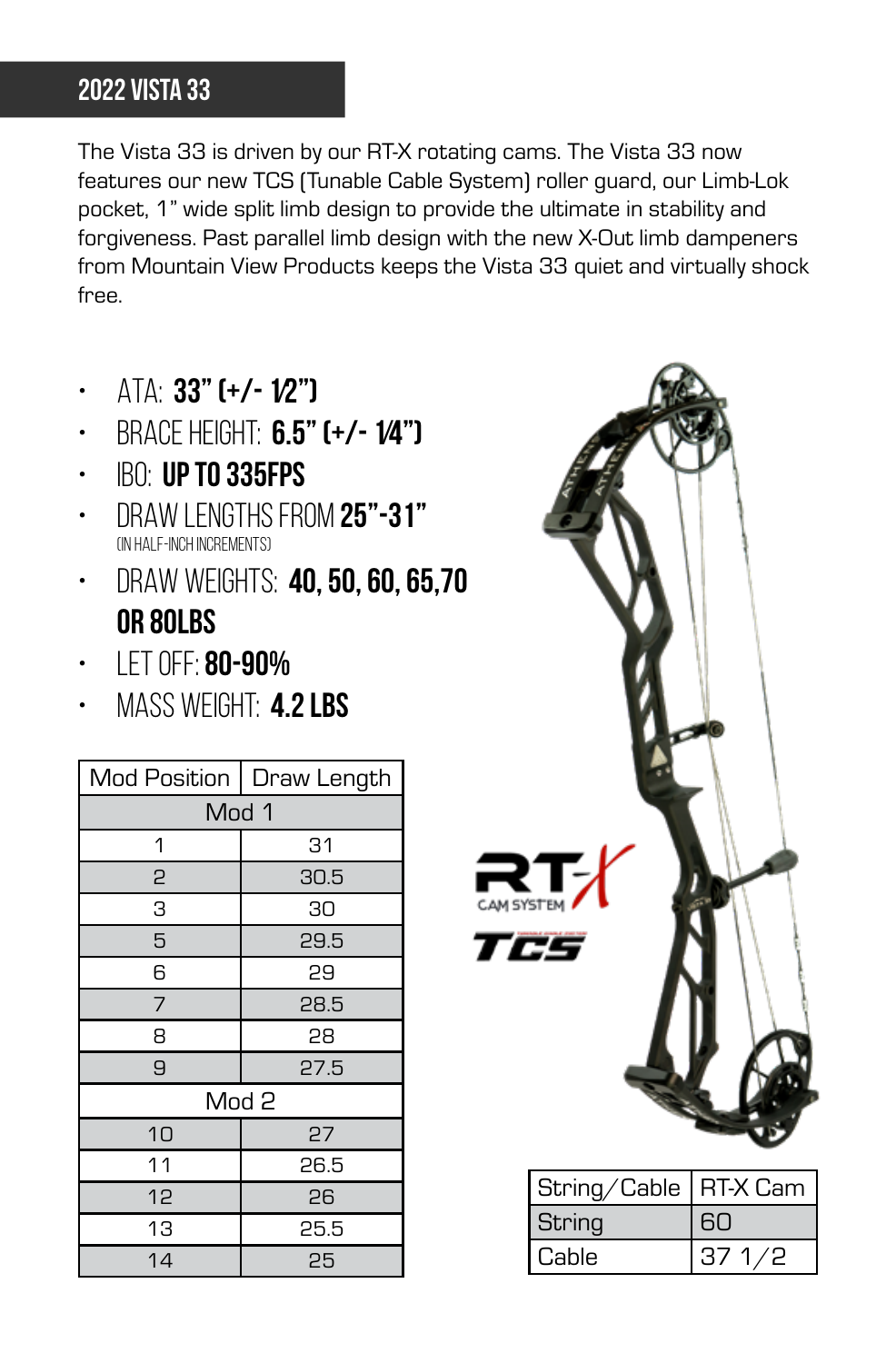# 2022 vista 35

The Vista 35 utilizes our RT-X rotating cam to deliver a stable, repeatable, and adjustable all-purpose bow. The Vista 35 now features our new TCS (Tunable Cable System) roller guard, our Limb-Lok pocket, 1" wide split limb design to provide the ultimate in stability and forgiveness. Past parallel limb design with the new X-Out limb dampeners from Mountain View Products are also new for 2022.

- $ATA$  35" (+/- 1/2")
- BRACE HEIGHT: 6.5" (+/- 1/4")
- $\cdot$  IBO: UP TO 330FPS
- DRAW LENGTHS FROM 25.5"-31.5" (in half-inch increments)
- $\cdot$  DRAW WEIGHTS: 40, 50, 60, 65, 70 or 80lbs
- $\cdot$  IFT OFF: 80-90%
- MASS WFIGHT: 4.4 LBS

| <b>Mod Position</b> | Draw Length |  |
|---------------------|-------------|--|
| Mod 1               |             |  |
| 1                   | 31.5        |  |
| 2                   | 31          |  |
| З                   | 30.5        |  |
| 5                   | 30          |  |
| 6                   | 29.5        |  |
| 7                   | 29          |  |
| 8                   | 28.5        |  |
| 9                   | 28          |  |
| Mod <sub>2</sub>    |             |  |
| 10                  | 27.5        |  |
| 11                  | 27          |  |
| 12                  | 26.5        |  |
| 13                  | 26          |  |
| 14                  | 25.5        |  |



| String/Cable | <b>IRT-X Cam</b> |
|--------------|------------------|
| String       |                  |
| Cable        | 39 1 42          |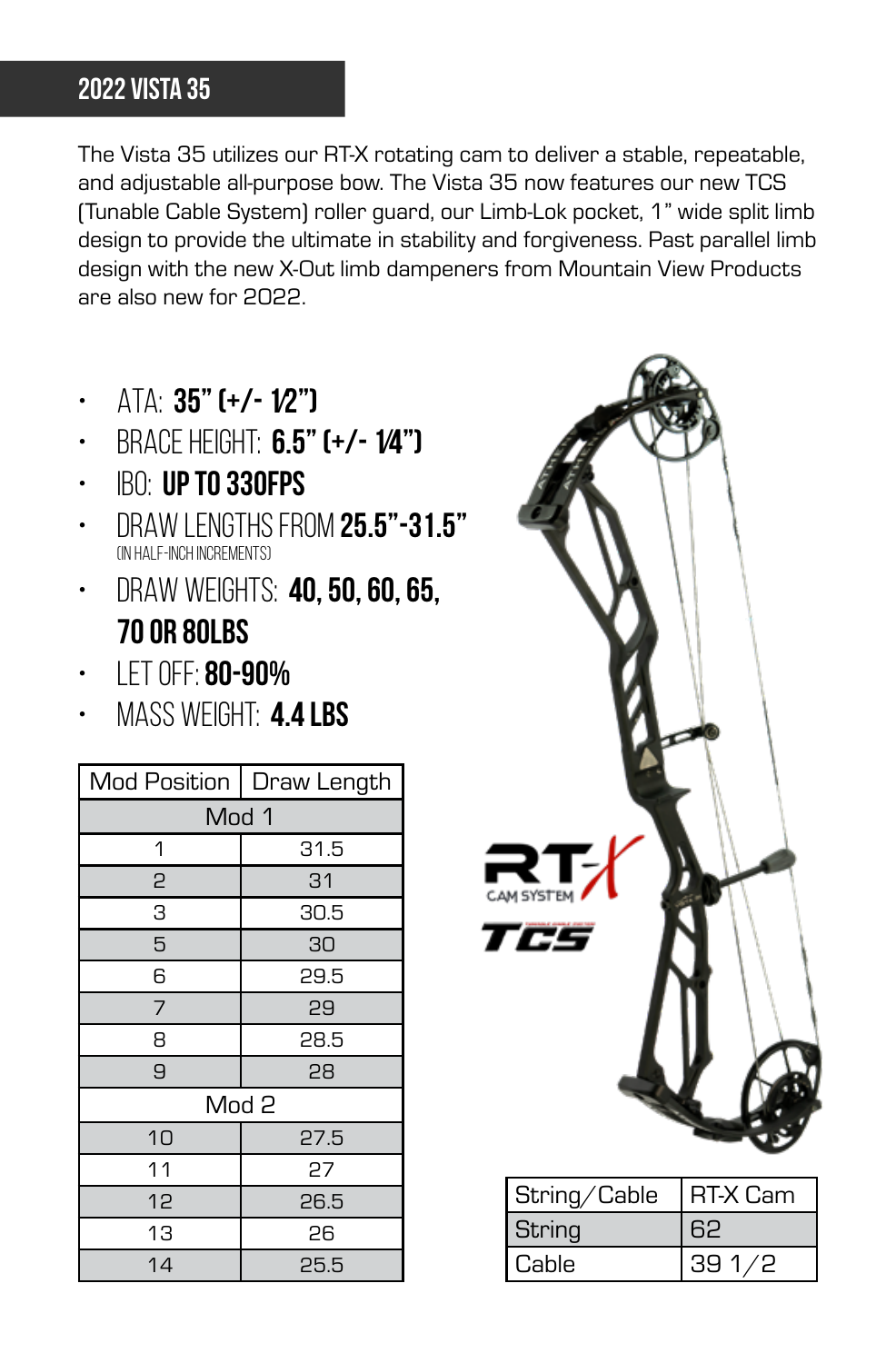# 2022 peak 38

The Peak 38 features a 38" axle to axle and 7" brace height offering unparalleled forgiveness while still pushing arrows up to 330fps with Athens's popular RT-X modular cam system and now features our new TCS (Tunable Cable System) roller guard and new X-Out limb dampeners from Mountain View Products. A wide variety of draw lengths, from 27.5" to 33.5" accommodates any archer.

- $\cdot$  ATA: 38" (+/- 1/2")
- $\cdot$  BRACE HEIGHT: 7" (+/- 1/4")
- $\cdot$  BO: up to 330FPS
- DRAW LENGTHS FROM 27.5"-33.5" (in half-inch increments)
- $\cdot$  DRAW WEIGHTS: 40,50,55,60,65 or 70lbs
- $\cdot$  IFT OFF: 80-90%
- $\cdot$  MASS WEIGHT: 4.6 LBS

| Mod Position     | Draw Length |  |  |
|------------------|-------------|--|--|
| Mod 1            |             |  |  |
| 1                | 33.5        |  |  |
| 2                | 33          |  |  |
| З                | 32.5        |  |  |
| $\overline{4}$   | 32          |  |  |
| 5                | 31.5        |  |  |
| 6                | 31          |  |  |
| 7                | 30.5        |  |  |
| 8                | 30          |  |  |
| 9                | 29.5        |  |  |
| Mod <sub>2</sub> |             |  |  |
| 11               | 29          |  |  |
| 12               | 28.5        |  |  |
| 13               | 28          |  |  |
| 14               | 27.5        |  |  |



| String/Cable | RT-X Cam |
|--------------|----------|
| String       | 65       |
| Cable        | ر ر      |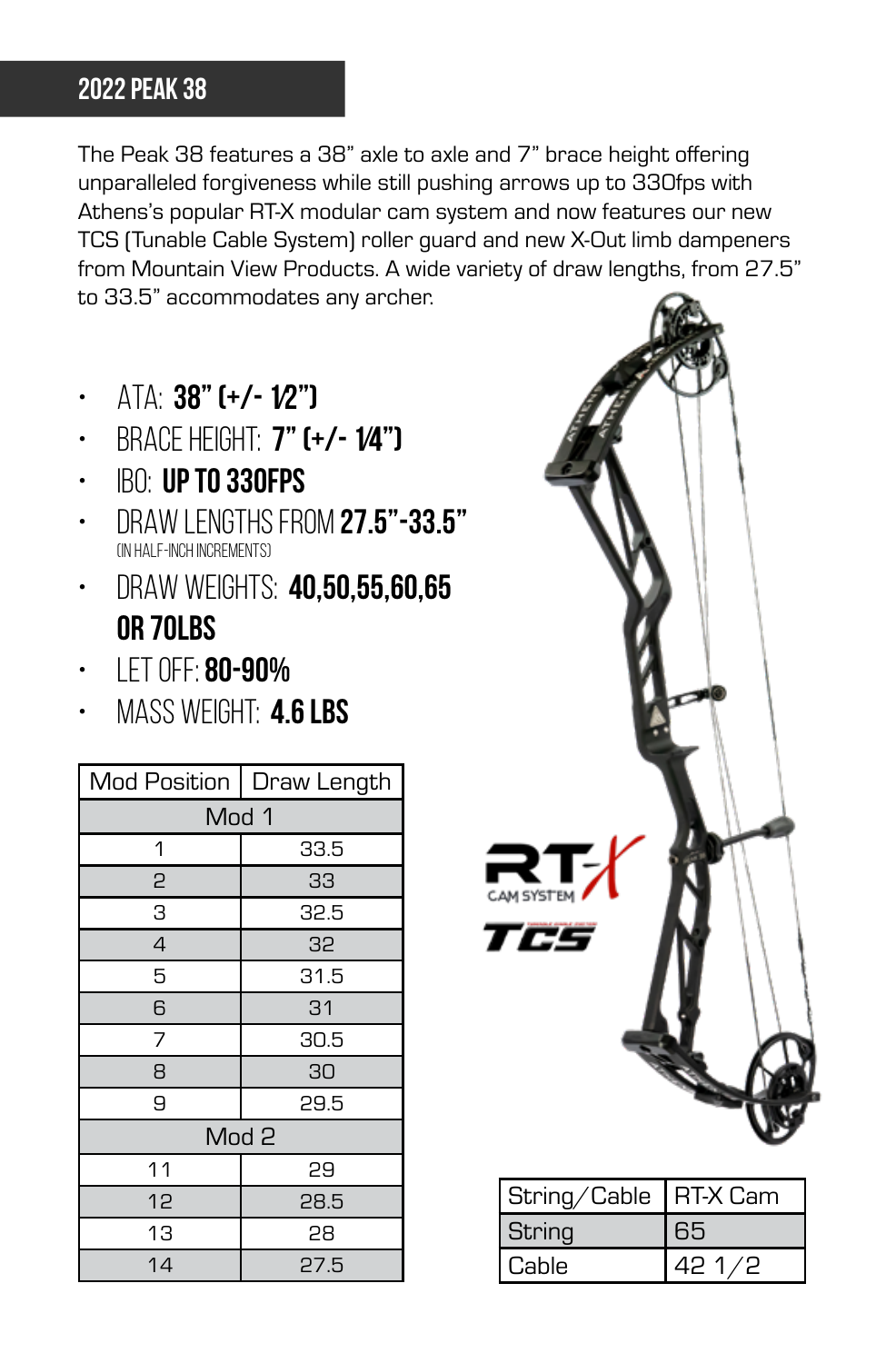#### LIFETIME TRANSFERABLE WARRANTY

All Athens Archery bows come with a limited lifetime warranty against manufacturer defects. The warranty is fully transferable and is valid regardless if the bow was purchased new or used. This warranty covers the riser, pocket, limbs and eccentrics against defects in materials and workmanship for the lifetime of the bow.

Athens Archery will repair and/or replace, at their sole discretion, those found to be defective. This warranty does not cover bow strings, cables or the bows finish. Alterations or modifications to the bow by the consumer may void this Limited Lifetime Warranty. Athens Archery may request to visually inspect components prior to issuing replacement parts or performing service.

This warranty becomes void if the product is mishandled, altered, abused, misused, damaged in transit, or damaged by an act of God, or declaration of war. The Athens Archery Limited Lifetime Warranty does not cover misuse, whether intentional or accidental, such as dry-firing, dropping, aftermarket components or using incorrect tools or presses. Athens is not responsible for repair, replacement or loss of income due to any damage from using incorrect equipment. Athens Archery reserves the right to final judgement and can deny warranty coverage if any of these forms of misuse or damage are observed. This warranty becomes void if anyone other than an authorized Athens Archery personnel attempts to repair the bow. All work must be performed at an authorized Athens Archery dealer or by the manufacturer. This warranty does not cover the cost of shipping incurred for the purpose of inspection and validation of the claim for the repair or replacement of the bow. All shipping costs shall be the responsibility of the purchaser. Athens Archery will not accept collect shipments.

Athens Archery reserves the right to replace components with equivalent components which may be of different design or decoration. The above warranty constitutes the complete warranty by Athens Archery and there is no other warranties expressed or implied. No person is authorized to modify this warranty. This warranty gives you specific legal rights which may vary from state to state.

To register your warranty, visit: www.athensarchery.com/warranty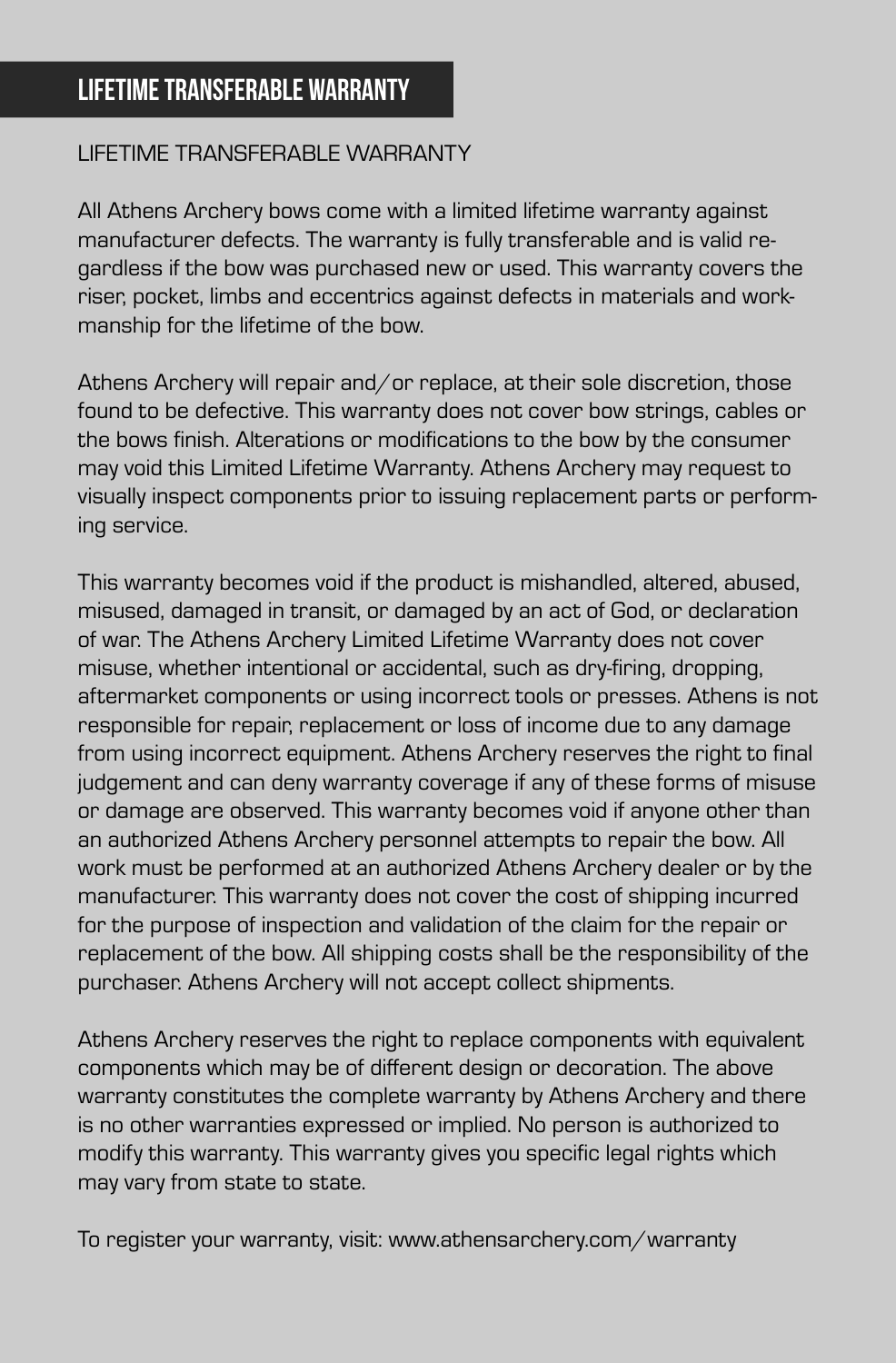## disclaimer of liability

DISCLAIMER OF LIABILITY: ATHENS OUTDOORS LLC (herein referred to as "ATHENS ARCHERY") IS NOT LIABLE FOR ANY PERSONAL INJURY, DEATH, OR PROPERTY DAMAGE THAT MAY RESULT FROM YOUR USE OF THIS BOW. BY USING THIS PRODUCT, THE USER ASSUMES ALL RISKS OF PROPERTY DAMAGE, DEATH, OR INJURY TO YOURSELF AND OTHERS THAT MAY ARISE FROM ITS USE. BY USING THIS PRODUCT, THE BUYER ALSO AGREES TO HOLD ATHENS ARCHERY HARM-LESS AND INDEMNIFY ATHENS ARCHERY FROM ANY PERSONAL INJURY, DEATH, OR PROPERTY DAMAGE THAT MAY RESULT, FOR ANY REASON, FROM THE USE OF THIS PRODUCT. USE OF THIS PRODUCT BINDS THE USER TO THE TERMS AND PROVISIONS OF THIS DISCLAIMER OF LIABILITY.

Please read the safety information prior to using your bow. Failure to follow these instructions may result in serious injury or death to others or yourself. Further, failure may void your warranty and cause damage to your bow.

Athens bows should be serviced by Athens Authorized Factory Dealers or Athens Archery directly.

Athens bows should be serviced by Athens Authorized Factory Dealers or Athens Archery directly.

1. Ensure that you fully understand and have been properly trained in using a compound bow or you are with a qualified instructor. Always wear safety glasses while working on or shooting your bow.

2. Know your target and what is behind it at all times. Always ensure that your target can properly stop an arrow and ensure that there is no buildings, roads or people behind your target. Only draw and shoot your bow at targets or game that you intend on hitting and only in a safe direction away from buildings, roads and people. Arrows can travel a significant distance, always ensure that there is nothing down-range. Never shoot your bow straight up in the air.

3. Always inspect your bow prior to use and validate the condition of your bow. Ensure that strings and cables are not frayed or servings separating. Validate that all components are in good working order and seek out the guidance of an Athens Authorized Factory Dealer or Athens Archery directly to repair damaged components. Damaged bows could result in serious injury or death.

4. When replacing or installing any components on your bow ensure you use a properly trained and qualified service personnel who is familiar with the component and Athens Archery bows. Faulty installation of components could void your warranty and result in serious injury or death.

5. Athens Archery bows must be pressed in approved bow presses for the model bow. Split limb bows should be pressed in finger-style presses while solid limb bows should be pressed in presses designed for solid limbs. All presses used should be designed for parallel limb bows.

6. Cable safety stops on the cams ensure that the cams do not over-rotate and serve as a safety measure when the bow is drawn. Always ensure that cable safety stops are in place and are set to the proper hole number matching the module number. Never remove the cable safety stops from your bow before drawing or shooting it, as this will result in significant injury or death and also void any warranties for your bow.

7. Always ensure both draw stops are present on the cams and are not loose. Always ensure that the draw stops are set to the proper location in the slot to contact the limb slightly before the cable safety stops engage the cables. 8. Dry-firing your bow is defined as shooting your bow without a nocked arrow. Other potential scenarios will have the same effect as a dry-fire such as shooting a broken or split nock, an improperly nocked arrow, shooting arrows under spined for the draw weight of your bow, derailment due to excessive torque, or shooting arrows under 5gr/ draw weight pound. Dry-firing and similar scenarios can cause serious injury or death, plus significant damage to your bow. Intentional or unintentional dry-firing and similar scenarios are not covered under warranty. If you do dryfire your bow have it inspected and repaired by either an Athens Authorized Factory Dealer or Athens Archery. 9. In order to potentially avoid serious injury, ensure that the point of your arrow extends approximately 1-2" beyond

the shelf when the bow is at full draw. Do not use an overdraw where the arrow can sit behind the shelf. 10. Ensure prior to shooting that you inspect your arrows (including new arrows) for defects or loose components. Always discard cracked, split or damaged shafts. Flex your arrows away from yourself and check for splinters, cracks or nicks. Inspect all components including nocks. Never shoot a damaged arrow; damaged arrows can result in in serious injury to yourself or others around you and damage to your bow.

11. Always use the right spine, weight and length of arrow for your draw weight and length. Never use wooden or fiberglass arrows. Incorrect arrows could result in serious injury to yourself or others around you and damage to your bow.

12. Do not expose your bow to extreme heat or moisture. Extreme heat such as the trunk of your car can cause damage to your bow and may cause injury. Moisture can impede component function. Damage caused by improper storage will void the warranty.

13. Never modify any part of your bow or its components. Modification of your bow may cause serious injury or death and will void your warranty.

14. Always read warning labels of all products being used in conjunction with your bow and adhere to those safety guidelines.